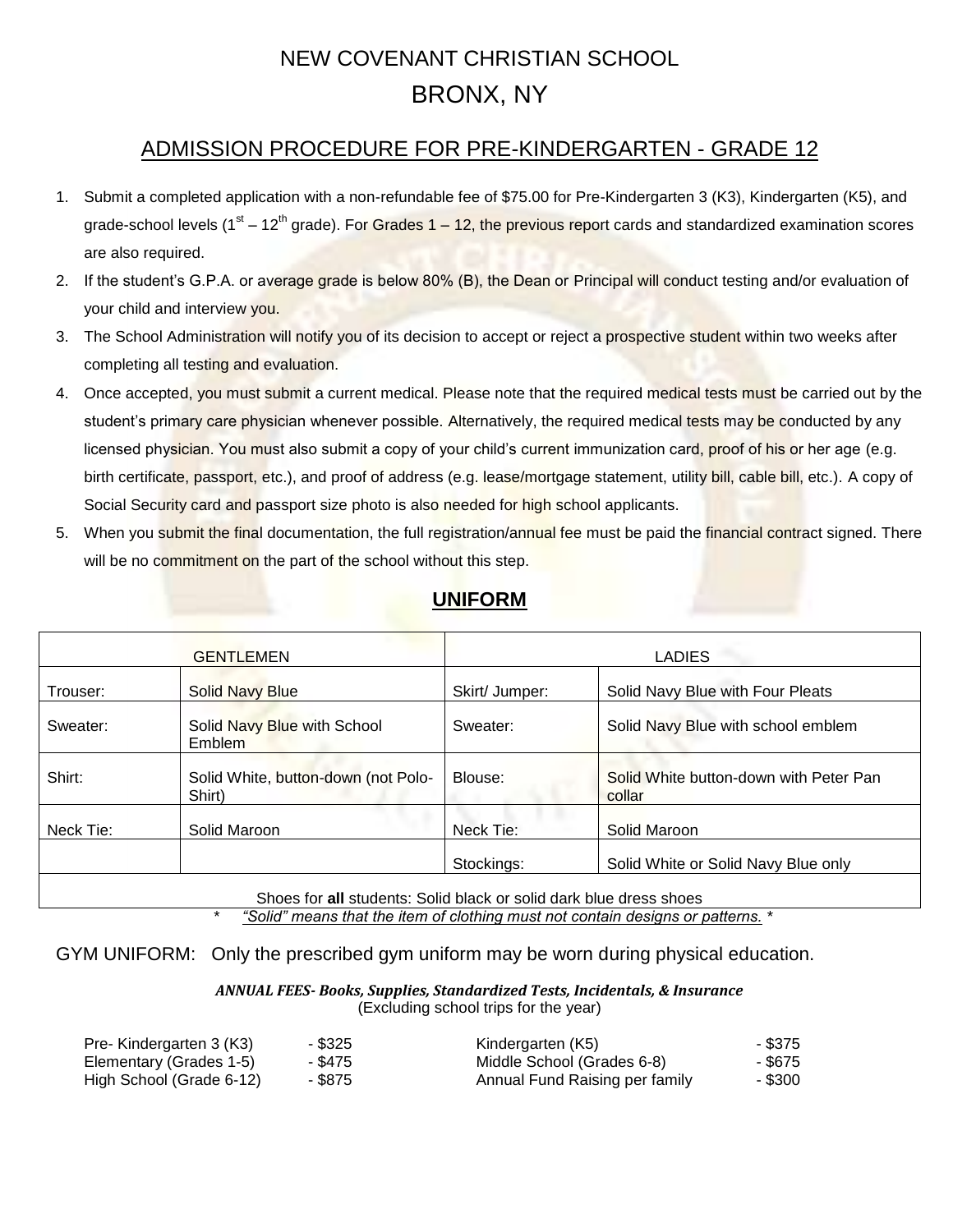### **TUITION SCHEDULE**

| <b>Grade Level</b>              | <b>Annual Tuition</b> | After-School             |
|---------------------------------|-----------------------|--------------------------|
| Pre-Kindergarten 3              | FREE 3KA              | \$160                    |
| Pre-Kindergarten 4*             | FREE 4KA              | \$230                    |
| Kindergarten 5                  | \$7,300               | \$160                    |
| Elementary (Grades $1 - 5$ )    | \$4,750               | \$160                    |
| Middle School (Grades $6 - 8$ ) | \$5,450               | $\overline{\phantom{0}}$ |
| High School (Grades 9 - 12)     | \$6,750               |                          |
|                                 |                       |                          |

*\*Pre K For All Program is sponsored by NYC's Department of Education.*

*Scholarships and all other discounts must be applied for and approved by the Board before final admission.* 

**Upon Completion of this form,** 

# **You can submit this application along with non-refundable application fee of \$75**

In Person or by Mail

## 1497 Needham Ave, Bronx, NY 10469

## OR

Save/Scan and email to admin@ncchristianschool.org

\*Application fee for International Students is \$250.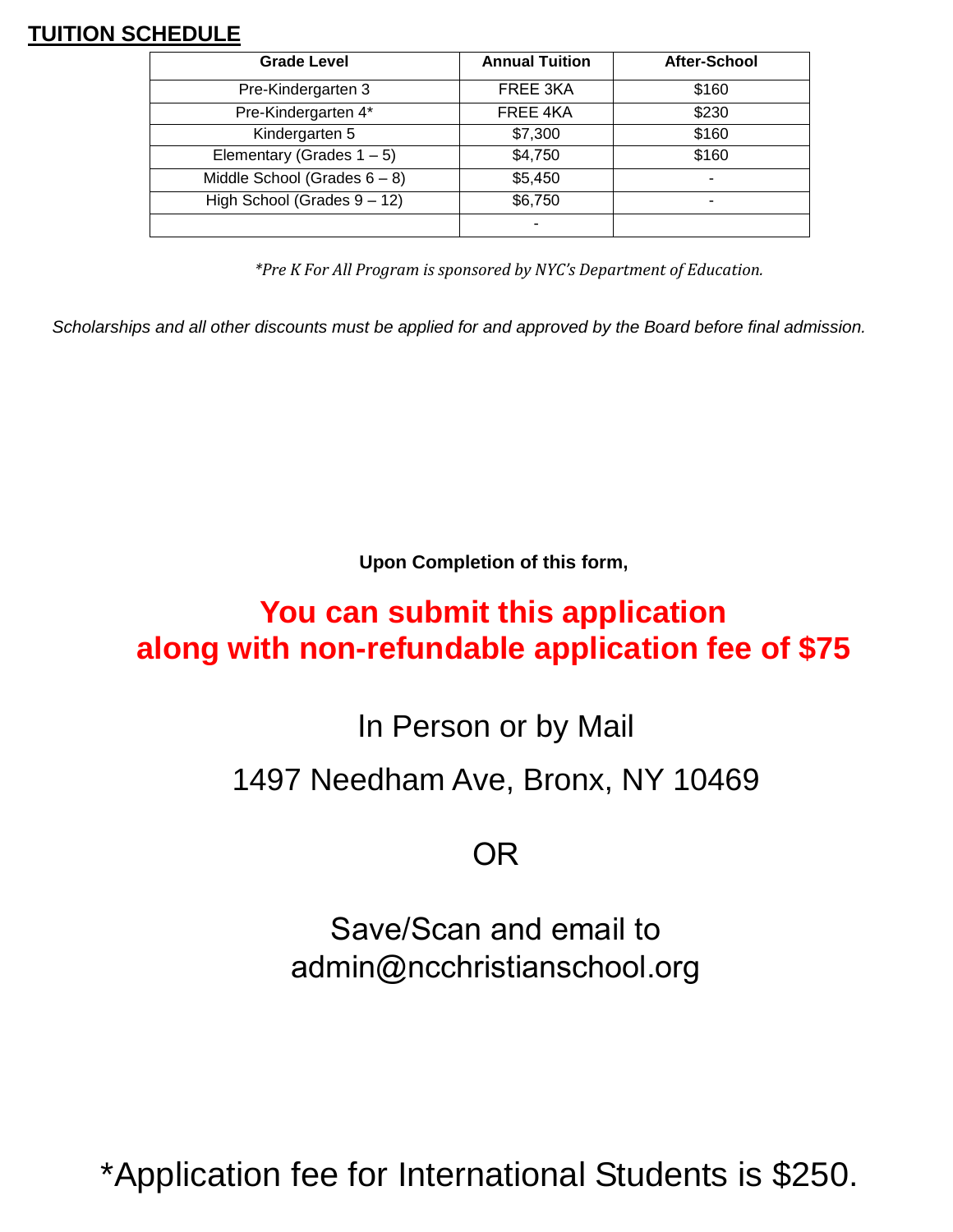New Covenant Christian School *Academic Excellence in a Christian Environment* **Bronx, NY**

### **APPLICATION**

**Note:** The non-refundable application fee of \$75.00 *must* accompany this application.

| STUDENT'S LEGAL NAME: ____________                                                           | <b>LAST</b>               |                              | <b>FIRST</b>                              | MI |
|----------------------------------------------------------------------------------------------|---------------------------|------------------------------|-------------------------------------------|----|
|                                                                                              |                           |                              |                                           |    |
|                                                                                              |                           |                              |                                           |    |
| GENDER: MALE FEMALE                                                                          |                           |                              |                                           |    |
|                                                                                              |                           |                              |                                           |    |
|                                                                                              |                           |                              |                                           |    |
| STUDENT'S HEIGHT: _____________________                                                      |                           | <b>SALES WEIGHT:</b> WEIGHT: |                                           |    |
|                                                                                              |                           |                              | CELL PHONE: _____________________________ |    |
| ETHNICITY:  <br>African American (Black)                                                     | Hispanic/Latino           |                              | Asian MultiRa anid Asian                  |    |
| STUDENT'S HL_JY/SPECIAL INTEREST:                                                            |                           |                              |                                           |    |
| DOES THE APPLICANT HAVE ANY PHYSICAL DISABILITY/WEAKNESS/DEFECIENCY, WHICH THE SCHOOL SHOULD |                           |                              |                                           |    |
|                                                                                              |                           |                              |                                           |    |
|                                                                                              |                           |                              |                                           |    |
| DID APPLICANT ATTEND SCHOOL BEFORE APPLYING TO THIS SCHOOL? YES NO                           |                           |                              |                                           |    |
|                                                                                              |                           |                              |                                           |    |
|                                                                                              |                           |                              |                                           |    |
|                                                                                              |                           |                              |                                           |    |
|                                                                                              |                           | STATE: ZIP CODE:             |                                           |    |
| PHONE NUMBER:                                                                                |                           | <b>E-MAIL ADDRESS:</b>       |                                           |    |
| WHAT DATE DID THE APPLICANT LAST ATTEND THE SCHOOL? $\sqrt{2}$                               |                           |                              |                                           |    |
|                                                                                              |                           |                              |                                           |    |
| HAS APPLICANT EVER BEEN SUSPENDED/DISMISSED FROM ANY SCHOOL? IF YES, PLEASE EXPLAIN:         |                           |                              |                                           |    |
|                                                                                              | <b>FAMILY INFORMATION</b> |                              |                                           |    |
| FATHER'S/GUARDIAN'S LEGAL NAME:                                                              | <b>LAST</b>               | <b>FIRST</b>                 | MI                                        |    |
|                                                                                              | (IF DIFFERENT)            |                              |                                           |    |
|                                                                                              |                           |                              |                                           |    |